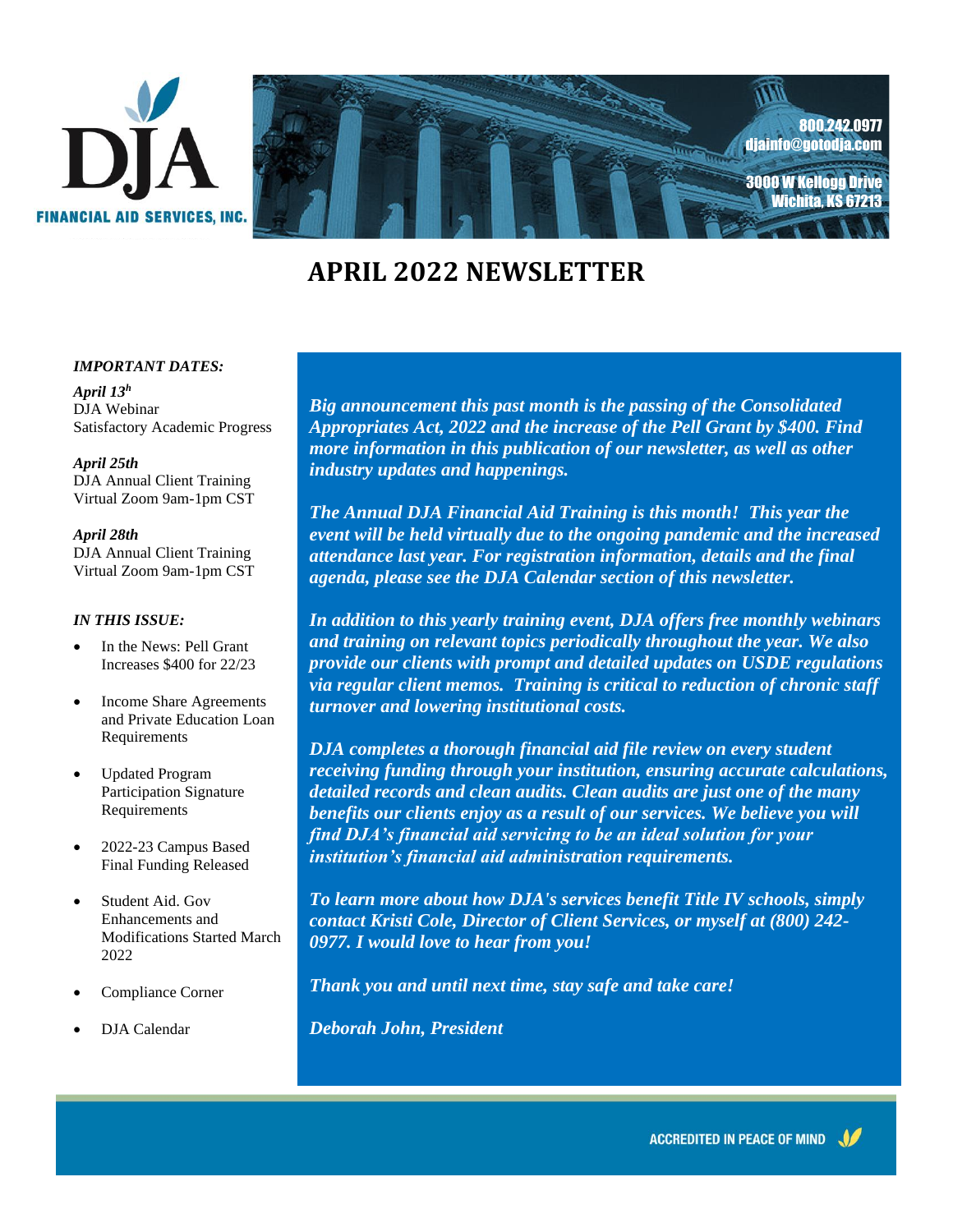# *IN THE NEWS: PELL GRANT INCREASES \$400 FOR THE 2022/23 AWARD YEAR*

On March 15, 2022, the President signed the Consolidated Appropriations Act, 2022 (P.L. 117-103). Under this new appropriations legislation, the maximum Pell Grant award will increase from \$6,495 to \$6,895 for the 2022-2023 award year, and the corresponding maximum Pell Grant eligible expected family contribution (EFC) will increase from 5,846 to 6,206. Under section 401(b)(4) of the HEA, the minimum Pell Grant award is ten percent of the maximum award amount for the award year. Please note that because midpoints are used in both the EFC columns and the cost of attendance (COA) rows in constructing the Pell Grant Payment and Disbursement schedules, the actual minimum scheduled award amount for the 2022-2023 award year will be \$692.

On March 24, 2022, Dear Colleague Letter [GEN-22-04](https://fsapartners.ed.gov/knowledge-center/library/dear-colleague-letters/2022-03-24/revised-2022-2023-federal-pell-grant-payment-and-disbursement-schedules) was released with REVISED 2022-2023 Federal Pell Grant Payment and Disbursement Schedules. Schools are reminded that a student may be eligible to receive Pell Grant funds for up to 150 percent of the student's Pell Grant scheduled award for an award year. To be eligible for the additional Pell Grant funds, the student must be otherwise eligible to receive Pell Grant funds for the payment period and must be enrolled at least as a half-time student, as defined in [34 CFR § 668.2\(b\),](https://www.ecfr.gov/current/title-34/subtitle-B/chapter-VI/part-668#p-668.2(Half-time%20student:)) in the payment period(s) for which the student receives the additional Pell Grant funds in excess of 100 percent of the student's Pell Grant scheduled award. For additional information, see Dear Colleague Letter [GEN-17-06.](https://fsapartners.ed.gov/knowledge-center/library/dear-colleague-letters/2017-06-19/gen-17-06-subject-implementation-year-round-pell-grants)

Moreover, in using the newly released schedules for awarding a Federal Pell Grant to a student, the full ninemonth EFC must always be used regardless of the student's actual period of attendance. The Title IV COA to be used is always based on the costs for a full-time student for a full academic year, regardless of the actual enrollment status or actual time the student will be enrolled during the award year. It is also important to note that the statutory restrictions of using only certain cost components in constructing a COA in some circumstances still apply. For example, for a less-than-half-time student, the COA includes only cost components for tuition and fees, books, supplies, transportation, room and board for a limited period, and dependent care expenses.

For more information on these COA restrictions, please refer to Volume 3, Chapter 2, of the [Federal Student](https://fsapartners.ed.gov/knowledge-center/fsa-handbook)  [Aid Handbook.](https://fsapartners.ed.gov/knowledge-center/fsa-handbook)

Also, note that a student's eligibility to receive a Federal Pell Grant award may be limited by section  $401(c)(5)$ of the HEA, which sets a lifetime Pell Grant eligibility limit of 12 semesters (or its equivalent). Institutions should review information on Pell Grant eligibility determinations and the Lifetime Eligibility Used (LEU) limit posted on our Information for Financial Aid Professionals (IFAP) website. For more information on the LEU limitation, see Dear Colleague Letter [GEN-13-14](https://fsapartners.ed.gov/knowledge-center/library/dear-colleague-letters/2013-05-16/gen-13-14-subject-federal-pell-grant-duration-eligibility-and-lifetime-eligibility-used) and Volume 3, Chapter 3 of the [Federal Student Aid](https://fsapartners.ed.gov/knowledge-center/fsa-handbook)  [Handbook.](https://fsapartners.ed.gov/knowledge-center/fsa-handbook)

FSA will release future electronic announcements providing information about system, web, and software modifications that will reflect the revised 2022-2023 Pell Grant Payment and Disbursement Schedules. These include changes to the Central Processing System (CPS), the Institutional Student Information Record (ISIR) Analysis Tool, the Common Origination and Disbursement (COD) System, and the EDExpress for Windows software.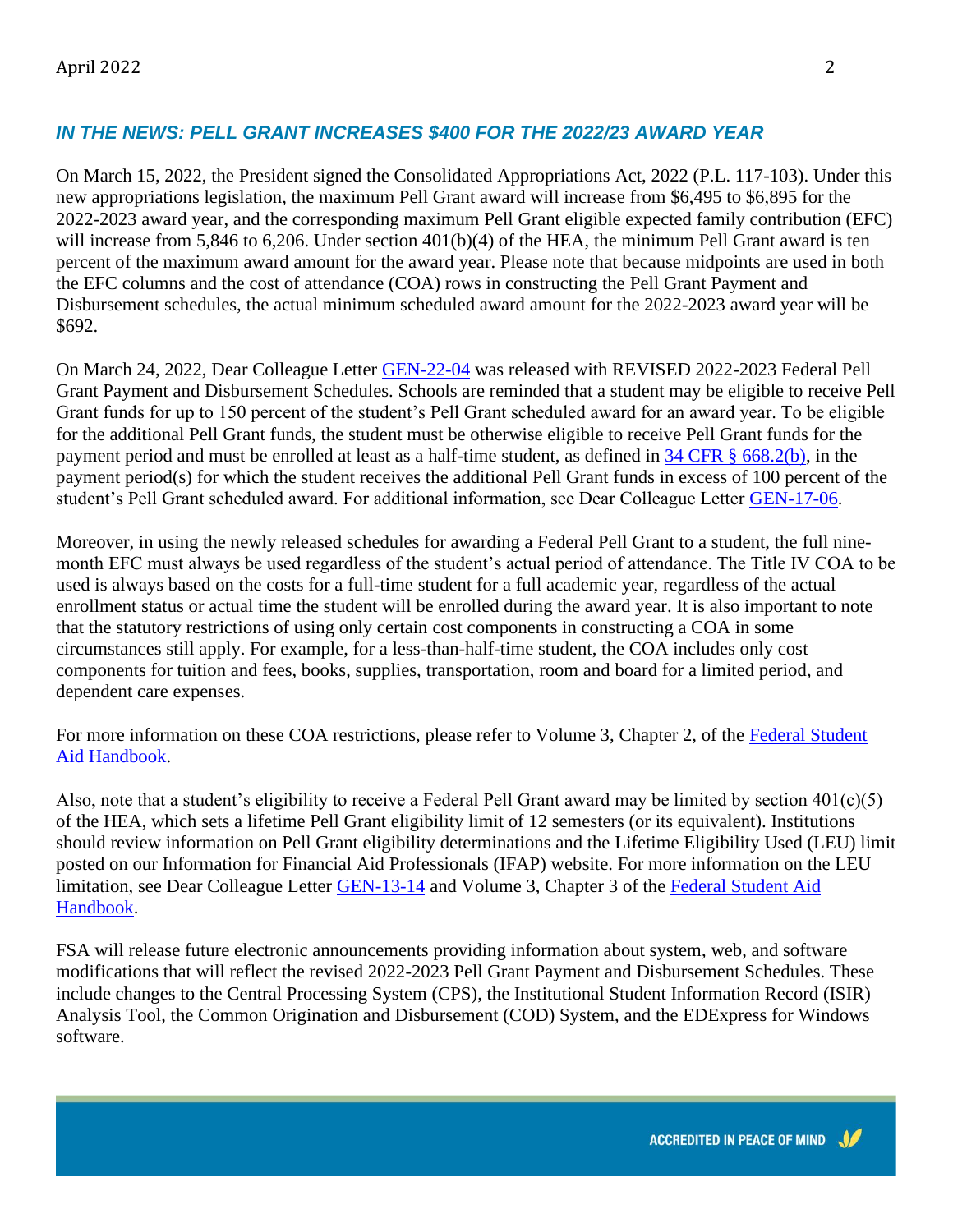# *INCOME SHARE AGREEMENTS AND PRIVATE EDUCATION LOAN REQUIREMENTS*

FSA published an Electronic Announcement last month reporting on a recent [Consent Order](https://www.consumerfinance.gov/about-us/newsroom/cfpb-takes-action-against-student-lender-for-misleading-borrowers-about-income-share-agreements/) issued by the Consumer Financial Protection Bureau (CFPB) against a student loan originator. The order outlined the following infractions: misleading borrowers about income share agreements (ISAs); failing to provide required disclosures; and violating the prohibition against prepayment penalties for private education loans. The CFPB concluded in its Consent Order that a student loan originator's ISAs are private education loans under the Truth in Lending Act (TILA) and its implementing Regulation Z. Additionally, in January 2022, the CFPB updated its [examination procedures](https://files.consumerfinance.gov/f/documents/cfpb_education-loan-servicing-exam-manual_2022-01.pdf) for private student lending to explicitly reference ISAs.

Accordingly, the FSA electronic announcement clarified that such ISAs used to finance expenses for postsecondary education are private education loans under 34 C.F.R. 601.2(b). The Department also seeks to remind institutions of higher education (institutions) of their obligations when recommending, promoting, or endorsing private education loans under 34 C.F.R. Part 601.

#### **BACKGROUND**

Title 1, Part E of the Higher Education Act of 1965, as amended (HEA), requires lenders that make private education loans and institutions involved in certain arrangements regarding those loans to make specific disclosures to borrowers of those loans, report related information to the Department, and comply with critical protections and prohibitions against conflicts of interest. The Department's regulations governing these requirements on institutions and lenders relating to private education loans are in 34 C.F.R. Part 601.

These additional disclosures and requirements are intended to ensure:

- an informed student loan borrower;
- the borrower's choice of lender;
- transparency and high ethical standards in the student lending process, including the maintenance of a code of conduct for employees of institutions;
- institutions' selection of preferred lenders based on the best interest of borrowers; and,
- a prohibition on institutions' revenue-sharing arrangements with lenders.

#### **INCOME SHARE AGREEMENTS**

Traditionally, private education loans have been loans made by lenders to help students pay the costs of higher education. These loans typically have a fixed or variable interest rate and borrowers repay the loans in regular installments over a period of time. ISAs have these features too, though they are often marketed as an alternative to conventional student loans to help students pay postsecondary education expenses. Borrowers may use private education loans to assist with costs not covered by Federal student financial aid or to attend non-accredited institutions that do not want to participate or are ineligible to participate in the Direct Loan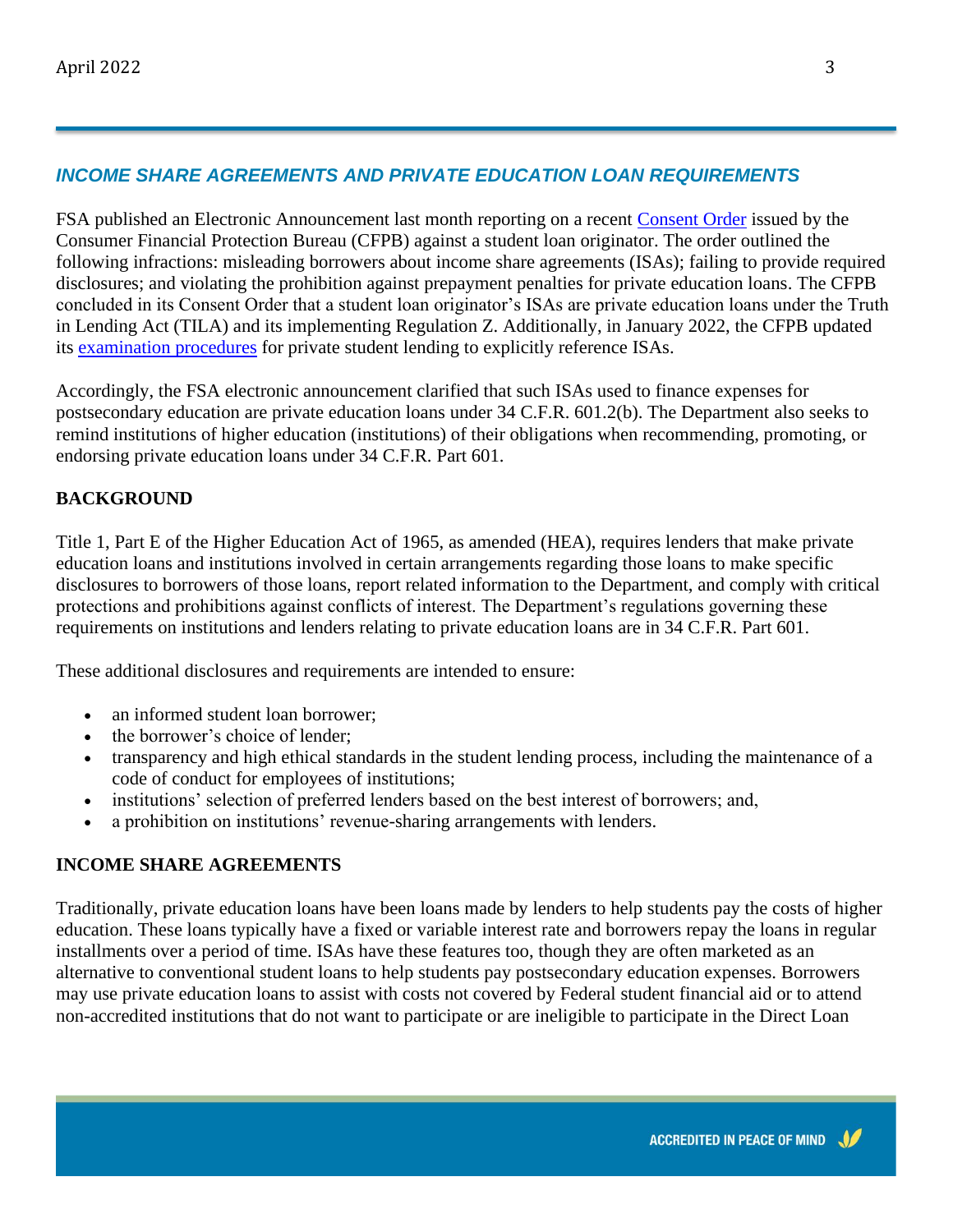Program. Certain banks, other financial institutions, and institutions may also offer other financial products to help students finance their postsecondary education.

The CFPB is responsible for enforcing TILA and its regulations. Since the Department's authorizing statute and regulations expressly incorporate the TILA definitions, it follows that any product, including an ISA, that meets the TILA and Regulation Z definitions of a private education loan also meets the definition of that term under the HEA and the Department's regulations.

The CFPB's findings and conclusions under the consent order provide guidance to institutions about the applicability of the regulations under 34 C.F.R. Part 601 when recommending, promoting, or endorsing ISAs. For example, the CFPB found that ISAs marketed by a certain student loan originator are:

- "private education loans" under Regulation Z because they are, among other things, "extended to a consumer expressly, in whole or in part, for postsecondary educational expenses." 12 C.F.R. § 1026.46(b)(5).
- "private education loans" under TILA because they are "an extension of credit that… [i]s extended to a consumer expressly, in whole or in part, for postsecondary educational expenses, regardless of whether the loan is provided by the educational institution that the student attends" and are "not made, insured, or guaranteed under title IV of the Higher Education Act of 1965 (20 U.S.C. § 1070 et seq.)." 12 C.F.R.  $$1026.46(b)(5).$

### **REGULATORY AUTHORITY**

With some exceptions, 34 C.F.R. 601.2(b) defines private education loan as:

*Private education loan:* As the term is defined in 12 C.F.R. 226.46(b)(5), a loan provided by a private educational lender that is not a title IV loan and that is issued expressly for postsecondary education expenses to a borrower, regardless of whether the loan is provided through the educational institution that the student attends or directly to the borrower from the private educational lender.

*Responsibility of All Entities in the Making of Private Education Loans.* Institutions and institution-affiliated organizations are reminded that they must comply with the private education loan requirements in 34 C.F.R. Part 601, including critical disclosure, consumer protection, and reporting requirements. These regulations are applicable to all institutions that participate in the Title IV programs, including for students enrolled in programs that don't qualify for Title IV aid.

[https://fsapartners.ed.gov/knowledge-center/library/electronic-announcements/2022-03-02/income-share](https://fsapartners.ed.gov/knowledge-center/library/electronic-announcements/2022-03-02/income-share-agreements-and-private-education-loan-requirements)[agreements-and-private-education-loan-requirements](https://fsapartners.ed.gov/knowledge-center/library/electronic-announcements/2022-03-02/income-share-agreements-and-private-education-loan-requirements)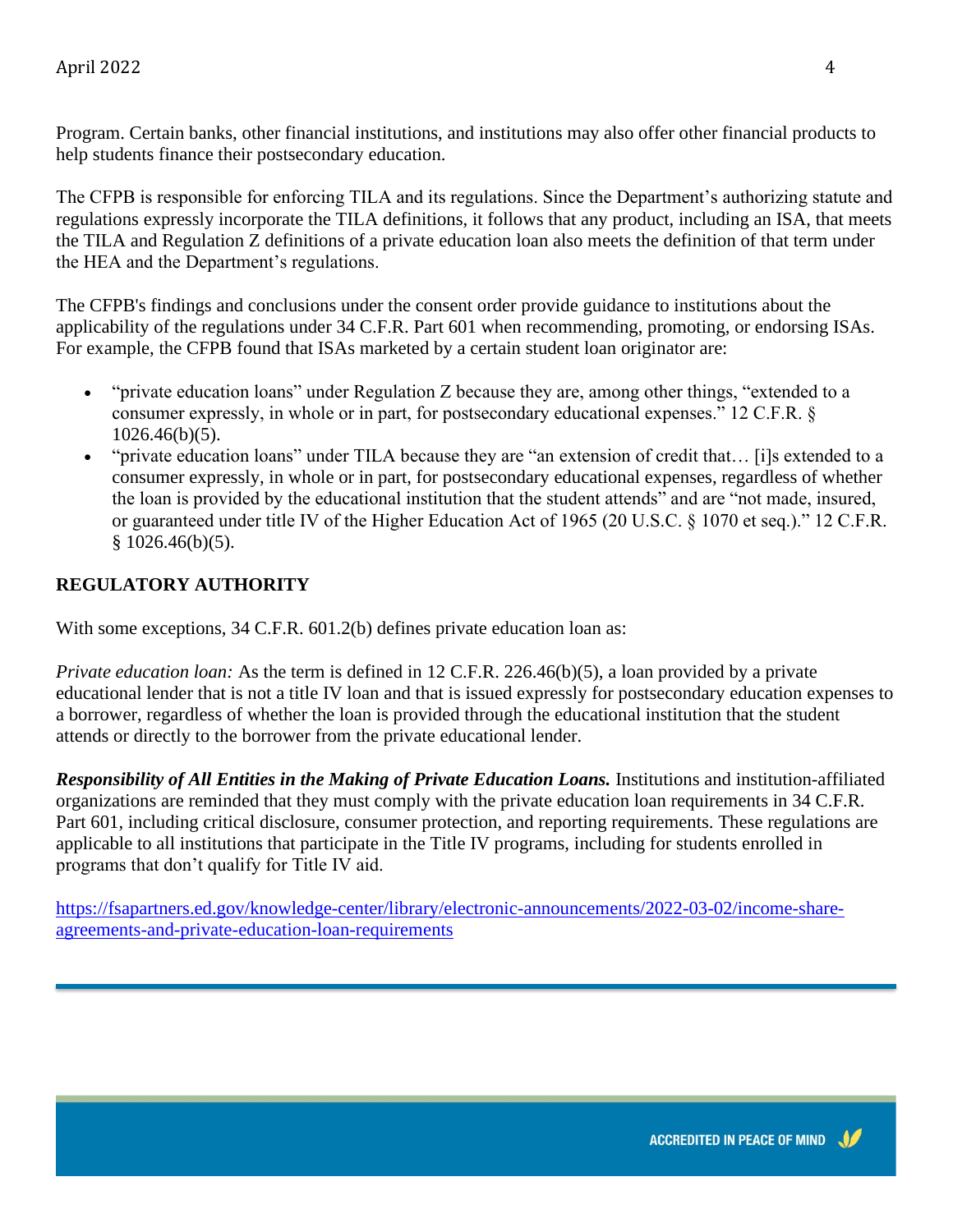#### *UPDATED PROGRAM PARTICIPATION AGREEMENT SIGNATURE REQUIREMENTS FOR*  **ENTITIES EXERCISING SUBSTANTIAL CONTROL OVER NON-PUBLIC INSTITUTIONS OF** *HIGHER EDUCATION*

In late March, FSA released an Electronic Announcement outlining the general circumstances in which entity owners of eligible institutions of higher education (institutions) will be required to sign Program Participation Agreements. The announcement defined the current signature requirements and shared the updated requirements.

# **Current PPA Signature Requirements**

A Program Participation Agreement (PPA) conditions the initial and continued participation of an eligible institution in any *Title IV*, HEA program upon compliance with the provisions of [34 CFR 668.14,](https://www.ecfr.gov/current/title-34/subtitle-B/chapter-VI/part-668/subpart-B/section-668.14) *Title IV*, HEA program regulations, and any additional conditions specified in the PPA that the Secretary requires the institution to meet.

Currently, a PPA must be signed by the official at the institution who has the authority to sign on behalf of the institution. That individual is typically the institution's chief executive officer, president, chancellor, or other designated official. In appropriate cases, FSA also requires authorized representatives of owner entities or individuals to sign the PPA. These requirements remain in effect.

# **Updated PPA Signature Requirements**

To better ensure that taxpayers are protected in the event of school closure, approved borrower defense claims, or when other liabilities are owed to the U.S. Department of Education (Department) and to provide more accountability, consistent with 34 CFR 668.14, the Department may require additional signatures on an institution's PPA when an institution seeks initial certification or recertification, or when it undergoes a change of ownership under 34 CFR § 600.31(a).

By entering into a PPA, an institution agrees that it will comply with the provisions of § 668.15 relating to factors of financial responsibility and that it will comply with the provisions of § 668.16 relating to standards of administrative capability. Thus, to ensure financial responsibility, the Department may in certain cases require signatures from corporations or other legal entities that have, or could have, a direct or indirect effect on the institution's financial responsibility. The Department uses a rebuttable presumption that the following entities have or could have a direct or indirect effect on the institution's administrative capability or financial responsibility if they:

- Are the sole member of, or hold a 100 percent direct or indirect equity or voting interest in the institution;
- Hold less than a 100 percent interest but otherwise exercise (either directly or indirectly) substantial control over the institution; or
- Provide the audited financial statements or other financial submissions on behalf of the institution.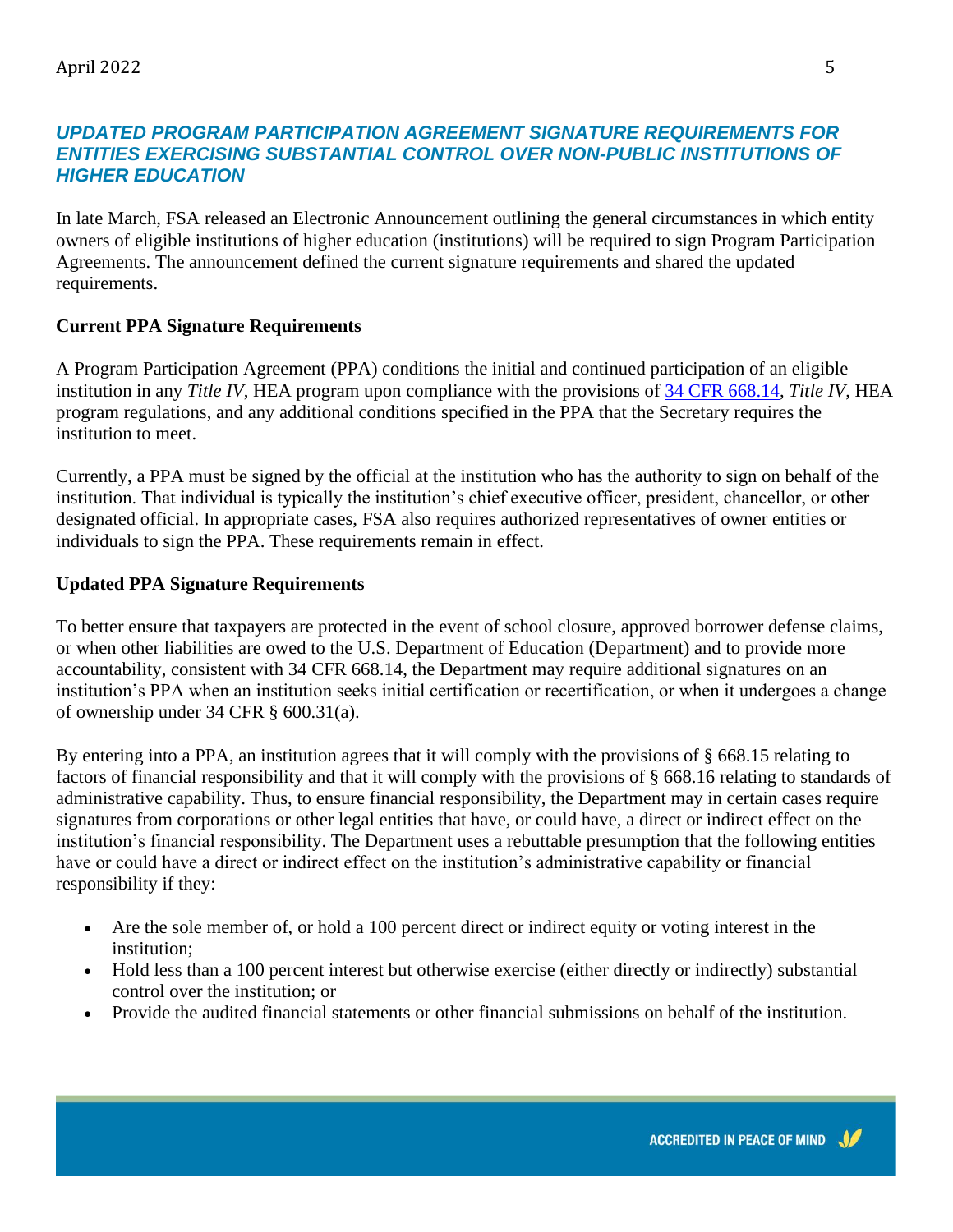Substantial control is generally presumed to be any direct or indirect equity, membership, or voting interest of 50 percent or more in the institution, including in combination with other interest holders, whether by affiliation, contract, proxy, or other arrangement.

These entity signatures, to the extent required, will be a condition of a non-public institution's initial or continuing *Title IV* participation. No additional signatures are required for public institutions that are backed by the full faith and credit of the state.

Examples of situations for which there is a rebuttable presumption that the Department will require an additional signature(s) include, but are not limited to, the following:

- If the institution has had a financial responsibility composite score below 1.5 since its last certification (initial or recertification);
- If the institution is on provisional certification status by the Department;
- If the institution is on HCM2;
- If the institution goes through a change of ownership;
- If the Department has approved a significant number of borrower defense or false certification claims for the institution, or if there are a substantial number of these types of claims under review that, if approved, would result in the potential for significant liability;
- If the Department has recently identified systemic or significant audit or program review findings, or has unpaid liabilities resulting from an audit or program review; or
- If the institution or any of its principals or interest holders has consented to or has a judgment of fraud or misrepresentation entered against it by a federal or state court, foreign tribunal, or arbitration body.

At the institution's next recertification, the Department will determine whether the entities can be relieved from the signature requirement. By co-signing the PPA, the entities (but not the individuals who sign as authorized representatives of the entities) agree to assume liability for financial losses to the federal government related to the institution's administration of the *Title IV* programs.

#### **Alternatives to PPA Signatures**

As part of this analysis, the Secretary may determine, on an individualized basis, that an entity is not required to sign the PPA for reasons including if the Secretary determines that alternative protections, such as a letter of credit or other acceptable financial protections, minimize the risk of financial losses.

#### **Effective Date**

The signature policy described in this announcement may be applied to:

- PPAs issued on or after July 1, 2022, resulting from recertification applications;
- PPAs issued prior to the date of this Electronic Announcement and for which a signature requirement has previously been communicated to the institution; and
- All other applicable PPAs, such as those issued for changes in ownership, initial certifications, and reinstatements, issued on or after the date of this Electronic Announcement.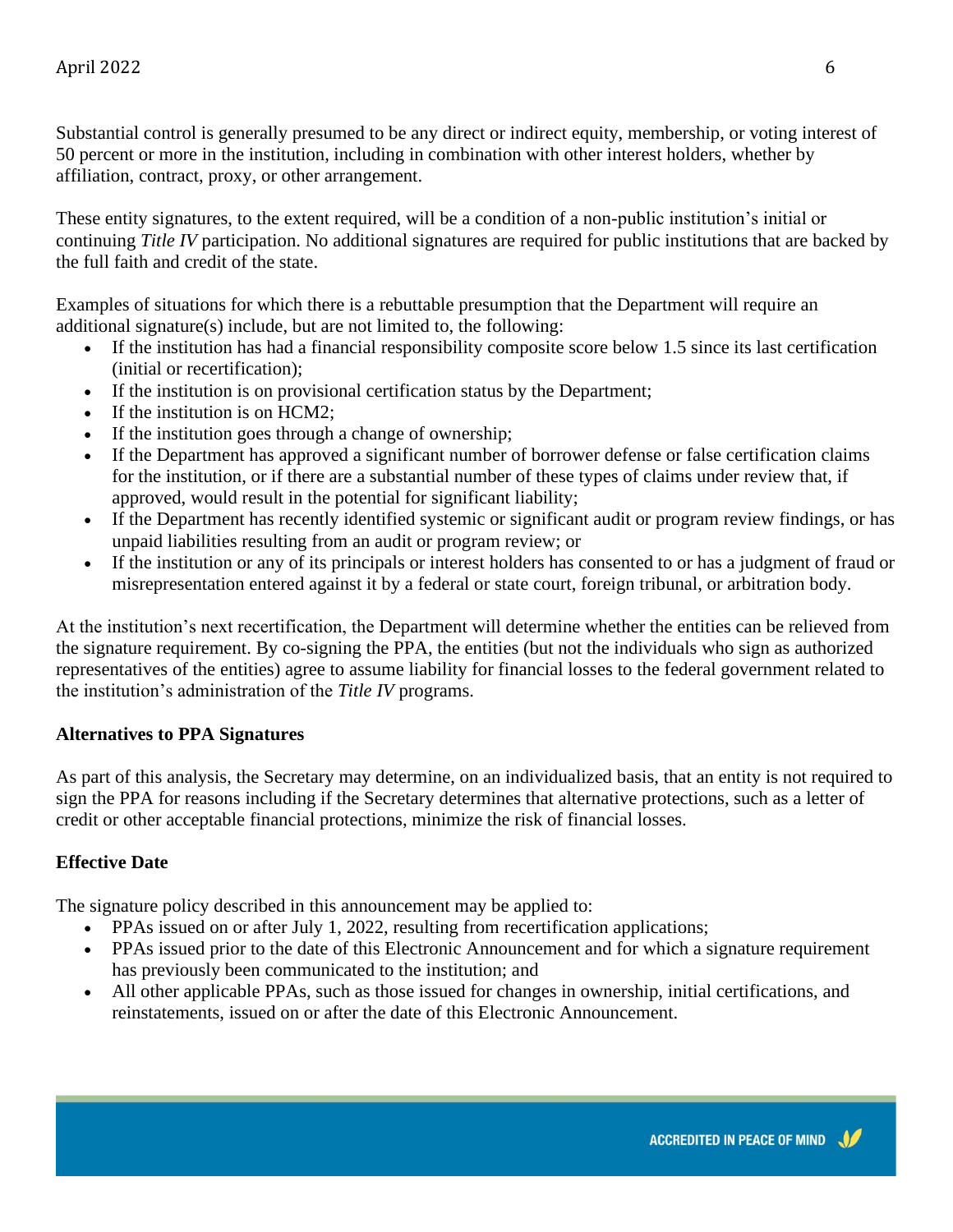[https://fsapartners.ed.gov/knowledge-center/library/electronic-announcements/2022-03-23/updated-program](https://fsapartners.ed.gov/knowledge-center/library/electronic-announcements/2022-03-23/updated-program-participation-agreement-signature-requirements-entities-exercising-substantial-control-over-non-public-institutions-higher-education)[participation-agreement-signature-requirements-entities-exercising-substantial-control-over-non-public](https://fsapartners.ed.gov/knowledge-center/library/electronic-announcements/2022-03-23/updated-program-participation-agreement-signature-requirements-entities-exercising-substantial-control-over-non-public-institutions-higher-education)[institutions-higher-education](https://fsapartners.ed.gov/knowledge-center/library/electronic-announcements/2022-03-23/updated-program-participation-agreement-signature-requirements-entities-exercising-substantial-control-over-non-public-institutions-higher-education)

# *2022-23 FINAL FUNDING AUTHORIZATIONS FOR THE CAMPUS-BASED PROGRAMS*

In a [Jan. 25, 2022 Electronic Announcement,](https://fsapartners.ed.gov/knowledge-center/library/electronic-announcements/2022-01-25/tentative-2022-23-funding-levels-campus-based-programs) schools were informed of tentative 2022–23 funding levels for the Campus-Based programs. In a [March 25, 2022 Electronic Announcement,](https://fsapartners.ed.gov/knowledge-center/library/electronic-announcements/2022-03-25/2022-23-final-funding-authorizations-campus-based-programs) schools learned the final 2022–23 Campus-Based programs funding worksheets and the 2022–23 Statement of Account for each of the Campus-Based programs were posted to the Common Origination and Disbursement (COD) website.

A school's 2022–23 final funding authorization for each of the Campus-Based programs is based on the applicable statutory formula and on the amount of funds appropriated by Congress for that program. A school will not receive a 2022–23 final funding authorization amount for a Campus-Based program that is in excess of its request for funds made for that program on the Fiscal Operations Report for 2020–21 and Application to Participate for 2022–23 (FISAP) that the school previously submitted to the U.S. Department of Education (the Department).

The recently passed "Consolidated Appropriations Act, 2022" appropriated \$1,210,000,000 for the Federal Work-Study (FWS) Program and \$895,000,000 for the Federal Supplemental Educational Opportunity Grant (FSEOG) Program for the 2022–23 award year.

The total 2022–23 federal funds available for allocation to schools under the FWS and FSEOG programs are as follows:

#### **Program Total Federal Funds Appropriated for Allocation to Schools**

FWS \$1,210,000,000

FSEOG \$895,000,000

**Note:** The *Higher Education Act of 1965,* as amended (*HEA*), authorizes the Secretary to award up to 10% of the FWS appropriation that exceeds \$700 million in a manner other than the applicable statutory formula. To preserve this authority for the 2022–23 Award Year, the total amount of FWS funds available for allocation to schools has been reduced by \$35,989,800. The Department will award this additional FWS funding to schools that are participating in the FWS experiment under the Experimental Sites Initiative that was announced in the [Federal Register notice published on May 23, 2019.](https://fsapartners.ed.gov/knowledge-center/library/federal-registers/2019-07-01/experimental-sites-initiative-federal-work-study)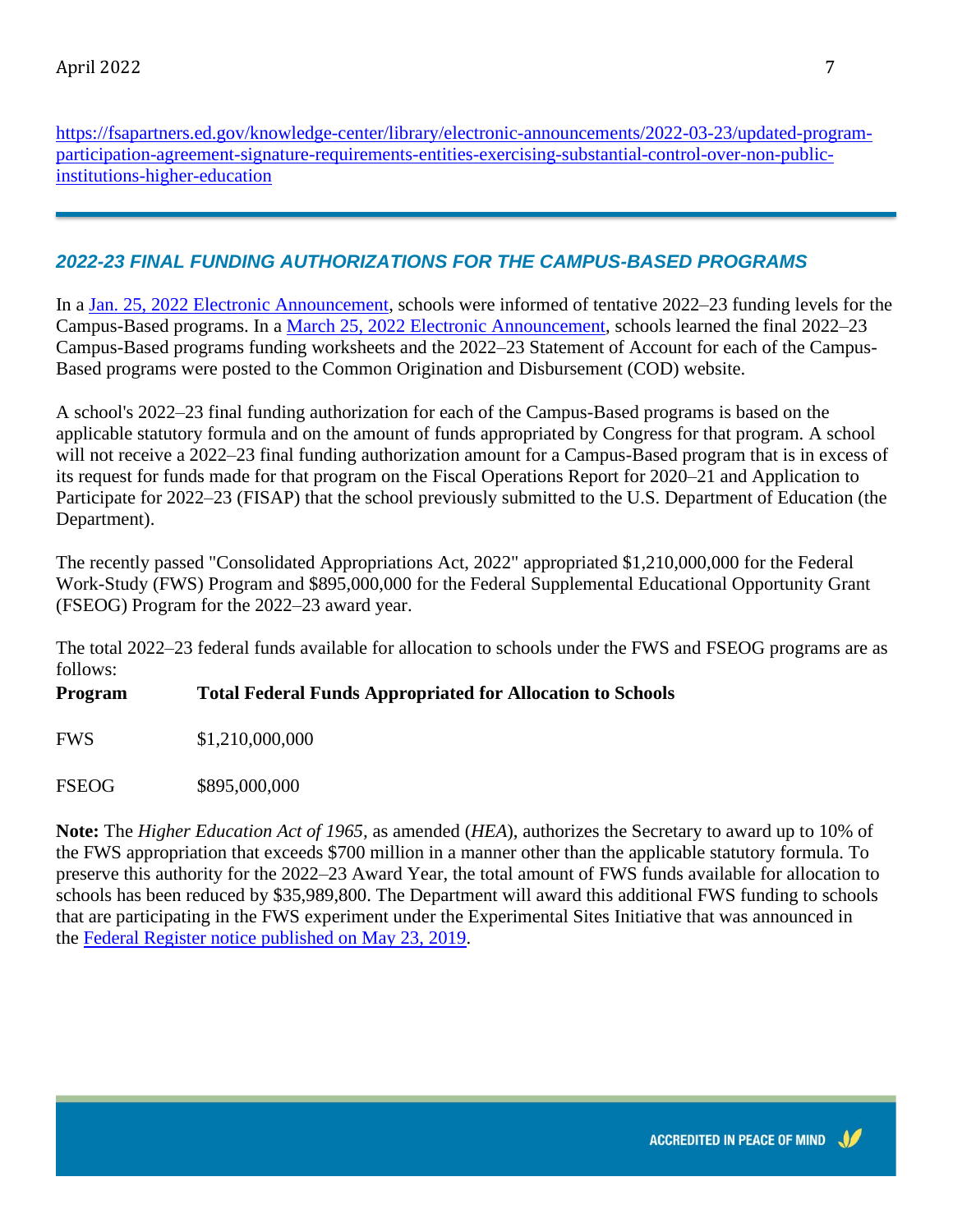#### **How the Campus-Based Awards for a School are Determined**

A school's final funding level for each of the Campus-Based programs is determined in accordance with provisions of the *HEA*, and by the implementing regulations at 34 CFR Part 673. The final funding worksheets posted on the [COD website](https://cod.ed.gov/cod/LoginPage) will show the information that was used in the calculation of each school's 2022–23 Campus-Based allocations.

#### **Returning more than 10% of the 2020-21 Allocation for one of the Campus-Based Programs Affects a School's 2022–23 Allocation**

As required by the HEA, unless a waiver has been granted, if a school returns more than 10% of its FWS or FSEOG program allocation for an award year, the school's allocation for that program in the second succeeding award year will be reduced by the amount returned. Thus, underutilization of 2020–21 funds could impact a school's allocation of 2022–23 funds.

The Department accepted requests for a waiver of any 2022–23 award year penalty for the underuse of 2020–21 award year funds with the initial submission of the FISAP or with any FISAP edit submissions received through the Feb. 7, 2022, waiver request deadline. The waiver requests received were reviewed, financial aid administrators at the requesting schools were notified of the final decisions and the decision letters were subsequently posted to the [COD website.](https://cod.ed.gov/cod/LoginPage) Any school that underutilized its 2020–21 allocation by more than 10% and did not receive approval of a waiver request will see an adjustment in the applicable final funding worksheet on the line labeled "Allocation Reduction".

#### **Notification of 2022-23 Campus-Based Allocations**

In addition to the recent electronic announcement, individual schools were notified by email that the 2022–23 Campus-Based allocation information was posted to the [COD website.](https://cod.ed.gov/cod/LoginPage) Emails were sent to the school's Financial Aid Administrator, as provided in the school's most recently submitted FISAP or the FAA listed on the "Contact Info" page in the Campus-Based section of the [COD website.](https://cod.ed.gov/cod/LoginPage) The email advised the school that it can access its 2022–23 Campus-Based allocation information for each Campus-Based program in which the school participates in the school's 2022–23 Statement of Account or Final Funding Worksheets posted on the COD website. To access both documents:

- Log in to the [COD website](https://cod.ed.gov/cod/LoginPage)
- From the School tab, select "Campus-Based" from the left navigation menu
- Select the "Self-Service" link from the left navigation menu, then "Notifications"
- Select the 2022–23 Application Year from the drop-down menu to view the Statement of Account and Final Award Worksheet

An explanation of the funding worksheet for each program and information about Standard Expected Family Contribution procedures can be found in the attachments to the [Jan. 25, 2022 Electronic Announcement.](https://fsapartners.ed.gov/knowledge-center/library/electronic-announcements/2022-01-25/tentative-2022-23-funding-levels-campus-based-programs) The final funding explanation is the same as the tentative funding explanation.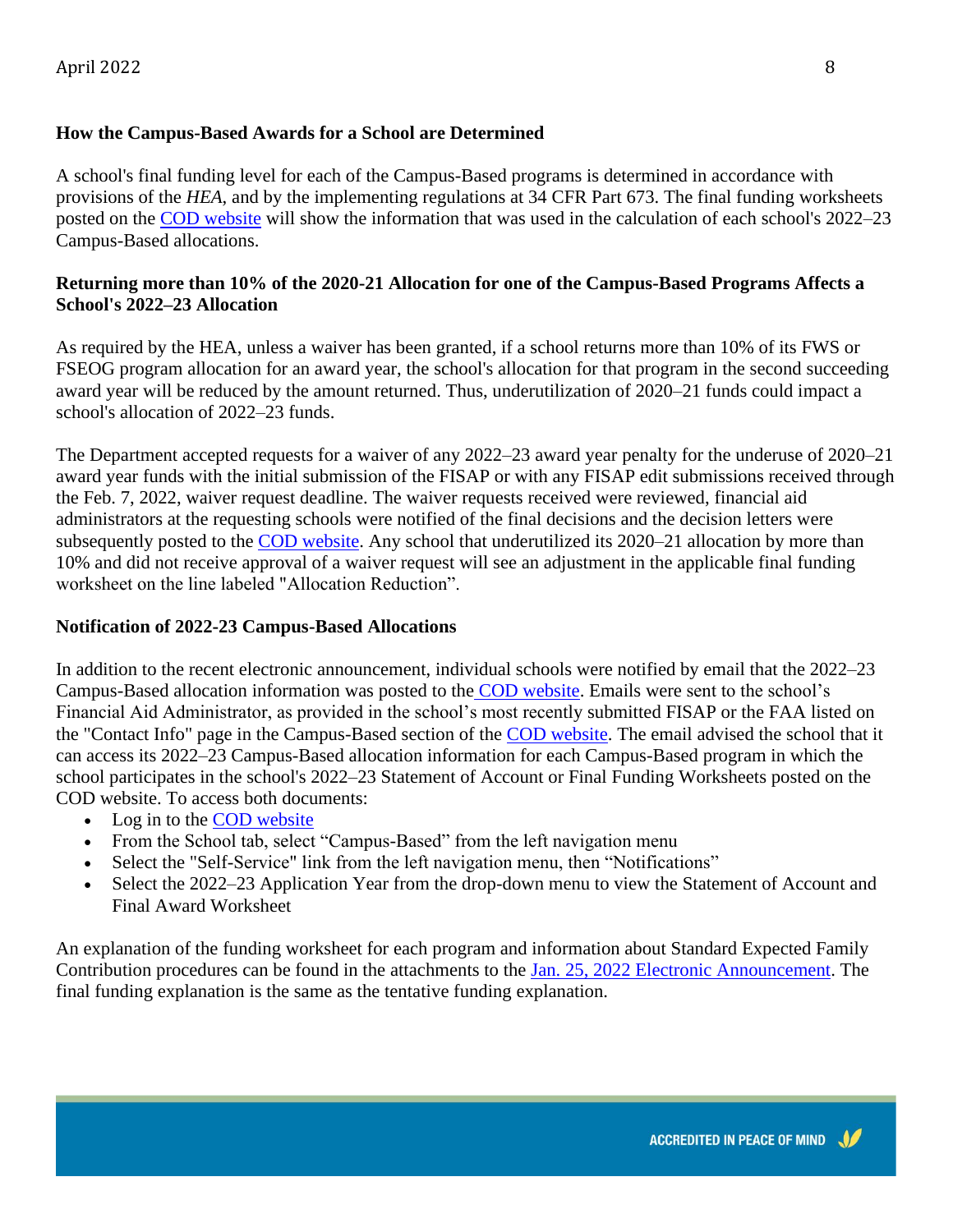#### **Reallocation of Additional Campus-Based Funds for the 2022–23 Award Year**

All Campus-Based funds available for the 2022–23 award year, minus the funds reserved for the experiment referenced above, have been allocated in this final Campus-Based allocation process. However, some schools may qualify for supplemental 2022–23 Campus-Based funds based upon a reallocation of funds not spent by institutions from 2021–22 allocations. Specific information on the reallocation process and the electronic application for requesting additional funds will be provided in subsequent communications.

# *STUDENT AID.GOV ENHANCEMENTS AND MODIFICATIONS STARTED MARCH 2022*

On March 27, 2022, additional updates were made to **[StudentAid.gov](https://studentaid.gov/)** features designed to improve the information and self-service tools available to the customers. These updates continue Federal Student Aid's (FSA's) commitment to improve customer experiences and outcomes through ongoing modernization of the technology, tools, and resources.

This announcement summarizes updated features that are now available.

#### **Updated Features on StudentAid.gov**

Several features were updated with this release.

- Aidan® Virtual Assistant Aidan can answer common questions about federal student aid and guide customers to the correct information and resources. With this release, FSA enhanced information and responses to questions about FSA ID and income-driven repayment plans.
- Loan Simulator– Loan Simulator was updated with additional content and functionality including a new Public Service Loan Forgiveness tooltip.
- Processing Flow Updates We made updates to the Direct PLUS Loan Application flow and Loan Consolidation flow.

#### **Additional Features and Enhancements Continuing in 2022**

Throughout 2022, FSA will continue to add tools and enhance current features to improve customers' understanding of and interactions with the Title IV programs. Details about new tools and features will be provided in forthcoming Electronic Announcements posted on the FSA Partner Connect Knowledge Center.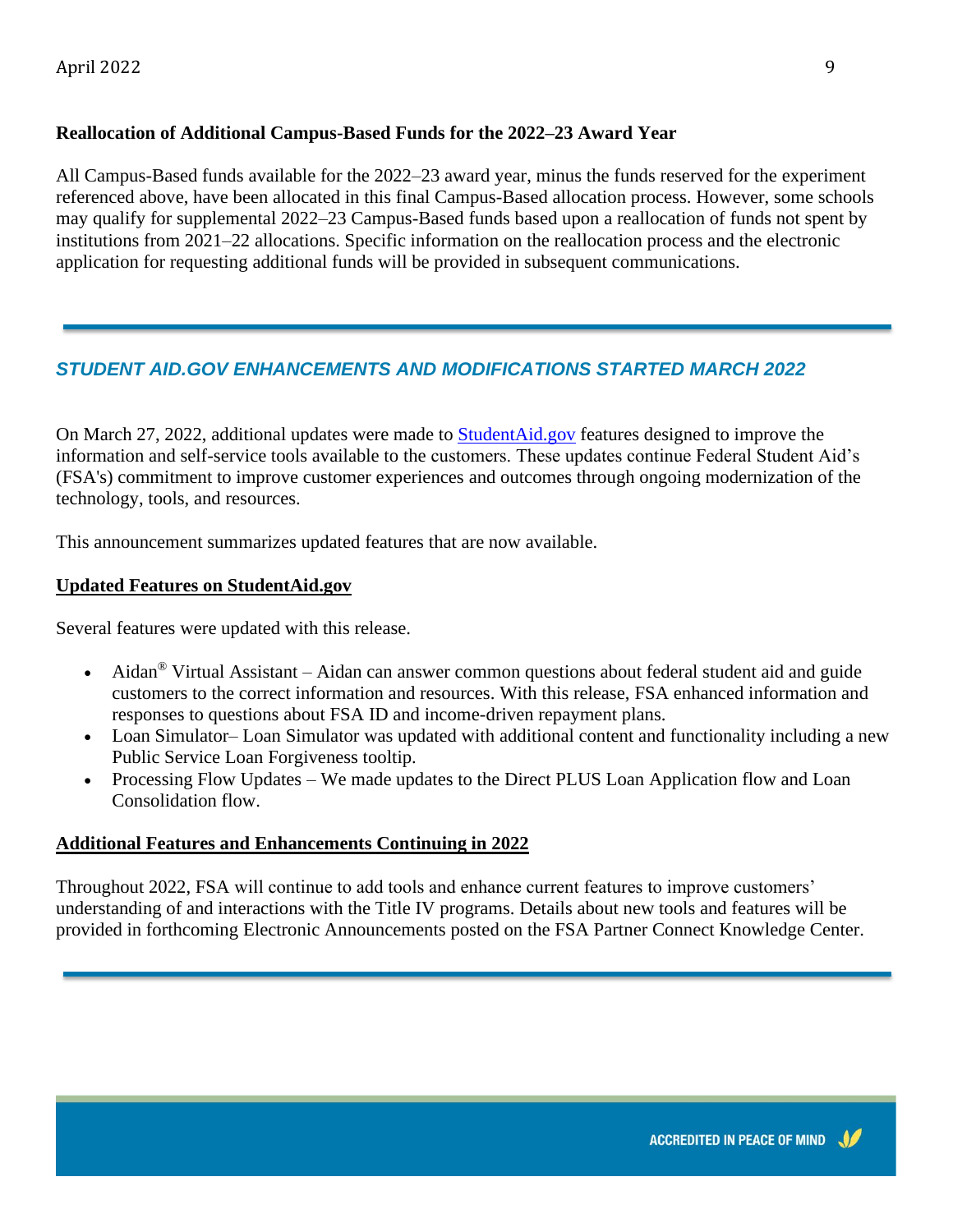#### *COMPLIANCE CORNER*

#### *STUDENT'S RIGHTS IN THE THIRD STEP VERIFICATION PROCESS FOR CITIZENSHIP STATUS*

If the student's immigration documentation appears to demonstrate that he is an eligible noncitizen, you must complete a third step verification request. You must allow the student at least 30 days from the time you receive the output document to provide documentation of his immigration status. During this period and until the results of the third step verification are received, you can't deny, reduce, or terminate aid to him. Unless you can determine that the documentation doesn't support an eligible noncitizen status, you must submit the student's immigration documents within ten business days of receipt. If the documentation supports the student's status as an eligible noncitizen, and if at least 15 business days passed since the date on which the documentation was submitted to the USCIS, you can disburse aid to an otherwise eligible student pending the USCIS response.

Your school isn't liable if you erroneously conclude that a student is an eligible noncitizen, provided that you had no conflicting data on file and you relied on:

- A SAR or ISIR indicating that the student meets the requirements for federal student aid;
- A USCIS determination of an eligible immigration status in response to a request for third step verification; or
- Immigration status documents submitted by the student, if the USCIS did not respond in a timely fashion.

The student (or parent borrower of a PLUS loan) is liable for any FSA funds received if he is ineligible. If you made your decision without having one of the documents above, your school is held responsible for repaying FSA funds to the Department. Your school should establish procedures to ensure due process for the student if FSA funds are disbursed but the aid office later determines (using third step verification) that the student isn't an eligible noncitizen. The student must be notified of his ineligibility and given an opportunity to contest the decision by submitting to your school any additional documents that support his claim to be an eligible noncitizen. If the documents appear to support the student's claim, you should submit them to USCIS using third step verification. You must notify the student of your office's final decision based on the third step verification results.

For every student required to undergo third step verification, you must furnish written instructions providing:

- An explanation of the documentation the student must submit as evidence of eligible noncitizen status;
- Your school's deadline for submitting documentation (which must be at least 30 days from the date your office receives the results of the primary confirmation);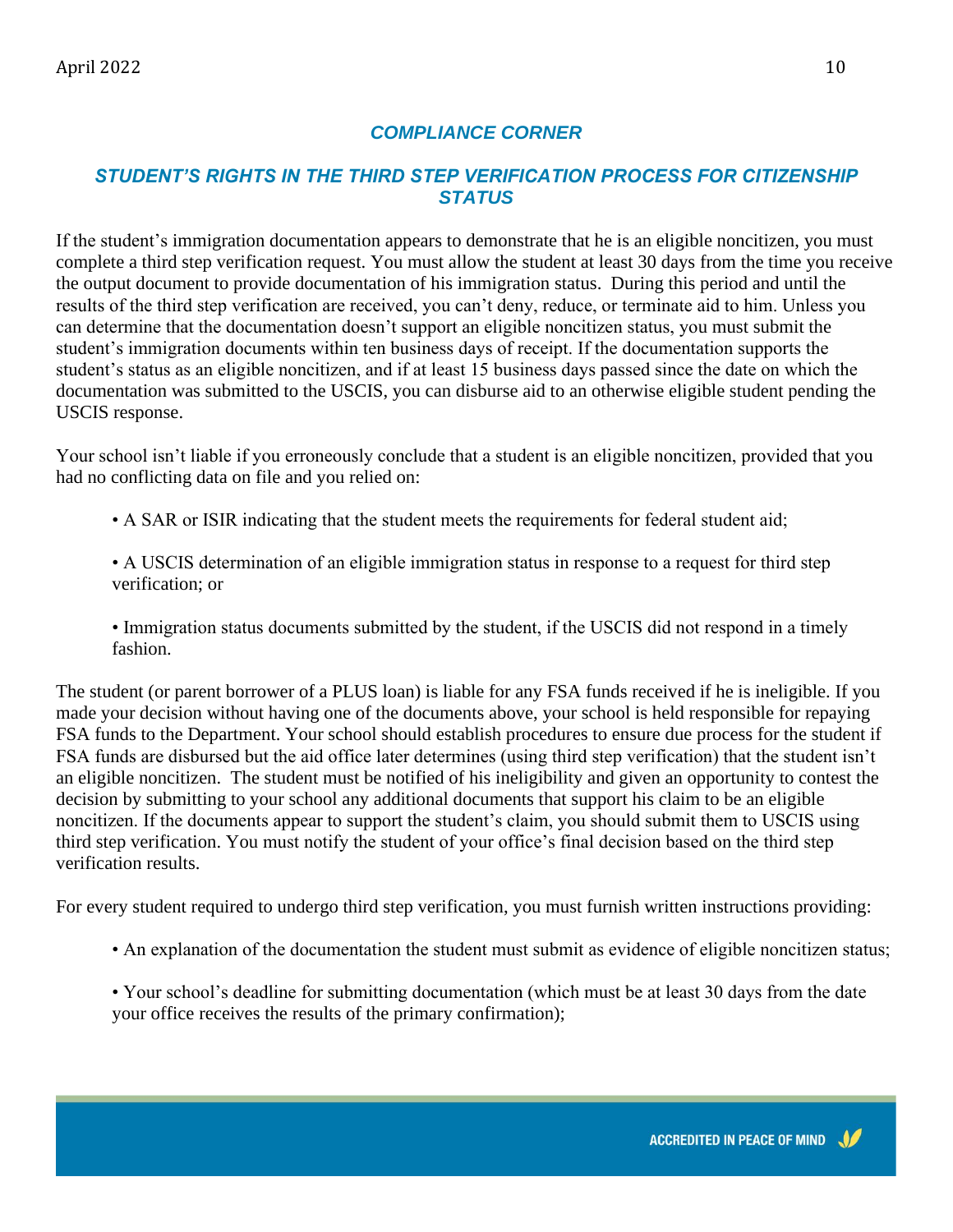• Notification that if the student misses the deadline, he may not receive FSA funds for the award period or period of enrollment; and

• A statement that you won't decide the student's eligibility until he has a chance to submit immigration status documents.

For more information on the DHS SAVE System Third Step Verification Process read Volume 1 of the Handbook, pages 56-61 <https://fsapartners.ed.gov/sites/default/files/2021-07/2122FSAHbkVol1Ch2.pdf>

#### *DJA CALENDAR*

### *DJA MONTHLY WEBINARS*

#### *Satisfactory Academic Progress - Wednesday, April 13, 2022: 11 a.m. CST*

*NOTE:* There may be a difference between DJA local time and your time zone. To determine your time zone equivalent, click on this link to view a time zone map:<http://www.worldtimezone.com/time-usa12.php>

Webinars are free to clients. There is a fee of \$45 for all others who may be interested in joining us for these presentations. Invitations are automatically sent to all clients, however if you do not receive an invitation, email Renee Ford at [rford@gotodja.com.](mailto:rford@gotodja.com) After registering, you will receive the log-in information. Questions can be directed to Renee by email or by calling toll free at 1-800-242-0977.

#### *2022 DJA WEBINAR SCHEDULE*

*Please Note the April and May webinars were pushed back a week due to interference with the FSA Wednesday Webinar Series*

- APR 13 Satisfactory Academic Progress
- MAY 11 Return of Title IV Funds (Including LOA)
- JUN 1 General Participation Requirements
- JUL 6 Campus Crime Report
- AUG 3 Entrance and Exit Counseling
- SEPT 7 Cash Management
- OCT 5 Enrollment Reporting Using NSLDS
- NOV 2 Program Integrity (Audits, Program Review)
- DEC 7 1098-T Reporting